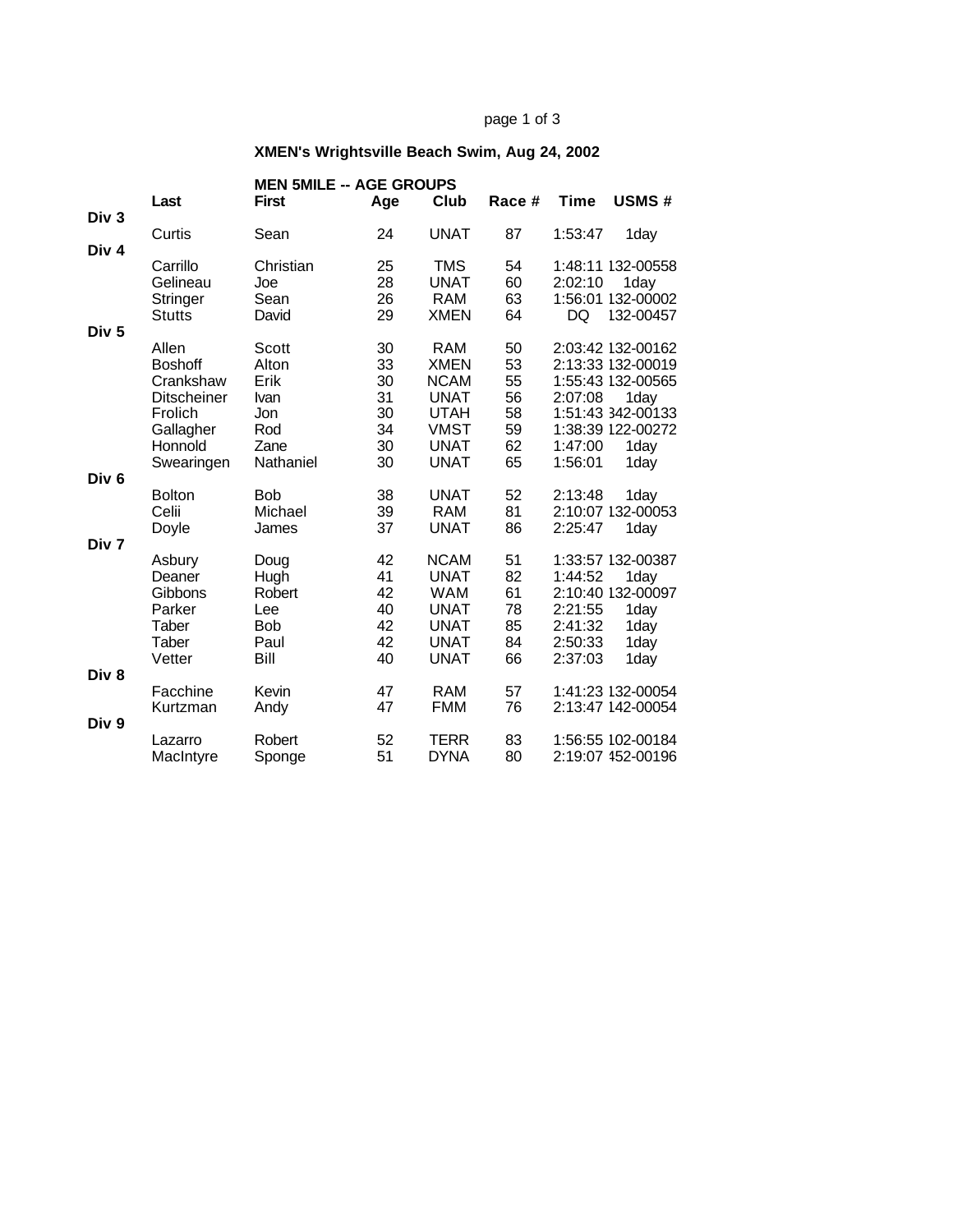## page 2 of 3

# **XMEN's Wrightsville Beach Swim, Aug 24, 2002**

|                                      | Last                                                                   | <b>MEN 2MILE -- AGE GROUPS</b><br><b>First</b>                  | Age                                    | Club                                                                                                 | Race #                               | <b>Time</b>                                                    | <b>USMS#</b>                                                                                 |
|--------------------------------------|------------------------------------------------------------------------|-----------------------------------------------------------------|----------------------------------------|------------------------------------------------------------------------------------------------------|--------------------------------------|----------------------------------------------------------------|----------------------------------------------------------------------------------------------|
| Div <sub>2</sub><br>Div <sub>3</sub> | Barry                                                                  | Lukas                                                           | 16                                     | <b>USA</b>                                                                                           | 43                                   | 1:09:49                                                        | 1day                                                                                         |
|                                      | Fansler<br>Gellin<br>Hider                                             | Justin<br>Jonathon<br>Christopher                               | 23<br>21<br>20                         | <b>UNAT</b><br>RAM<br><b>UNAT</b>                                                                    | 44<br>7<br>9                         | 1:08:00<br>0:57:04                                             | 1day<br>0:52:15 132-00634<br>$1$ -day $*$                                                    |
| Div <sub>4</sub>                     | Calvert<br>Hatchell<br>Porco<br>Su                                     | Jay<br><b>Bert</b><br>Filippo<br>Billy                          | 28<br>27<br>25<br>28                   | VMST<br><b>UNAT</b><br><b>NCAM</b><br><b>RAM</b>                                                     | 42<br>46<br>18<br>20                 | 1:17:51                                                        | 0:52:22 122-00573<br>1day*<br>1:07:06 132-00468<br>1:02:30 132-00016                         |
| Div <sub>5</sub>                     | Earnst<br>Farrell<br><b>Jeffries</b><br>Minsky<br>Theurer              | Tyler<br>Andy<br>Andrew<br>Mark<br>Wesley                       | 30<br>31<br>33<br>32<br>30             | <b>UNAT</b><br>ORL<br><b>UNAT</b><br><b>UNAT</b><br><b>UNAT</b>                                      | 3<br>5<br>10<br>40<br>21             | 1:08:24<br>1:34:29<br>1:26:52<br>1:19:42                       | $1$ -day $*$<br>0:51:51 142-00840<br>1 day $*$<br>1day*<br>1 day $*$                         |
| Div <sub>6</sub>                     | English<br>Faddoul<br>Gillaspy<br>Leiro<br>Mulvaney<br>Peer<br>Sexauer | Kevin<br><b>Nick</b><br>Thomas<br>Anthony<br>Sean<br>Tom<br>Tim | 38<br>37<br>37<br>39<br>37<br>37<br>37 | <b>UNAT</b><br><b>UNAT</b><br><b>UNAT</b><br><b>UNAT</b><br><b>UNAT</b><br><b>UNAT</b><br><b>RAM</b> | 41<br>4<br>8<br>13<br>16<br>17<br>19 | 1:20:59<br>1:21:33<br>1:42:40<br>1:11:59<br>1:17:23<br>1:15:32 | 1day<br>$1$ -day $*$<br>1 day*<br>$1$ -day $*$<br>1day*<br>$1$ -day $*$<br>1:12:29 132-00047 |
| Div 7<br>Div <sub>8</sub>            | Lehman<br>Waldbauer                                                    | Fritz<br>Eric                                                   | 44<br>43                               | <b>RAM</b><br><b>RAM</b>                                                                             | 12<br>22                             |                                                                | 0:59:10 132-00112<br>1:05:32 132-00303                                                       |
| Div 9                                | Ferroggiaro                                                            | Fred                                                            | 48                                     | <b>UNAT</b>                                                                                          | 6                                    |                                                                | 0:51:44 132-00480                                                                            |
|                                      | <b>Brown</b><br><b>McGraw</b>                                          | Trig<br>Dennis                                                  | 50<br>50                               | <b>UNAT</b><br><b>UNAT</b>                                                                           | 1<br>14                              | 1:08:53                                                        | 1:09:12 132-00641<br>1day*                                                                   |